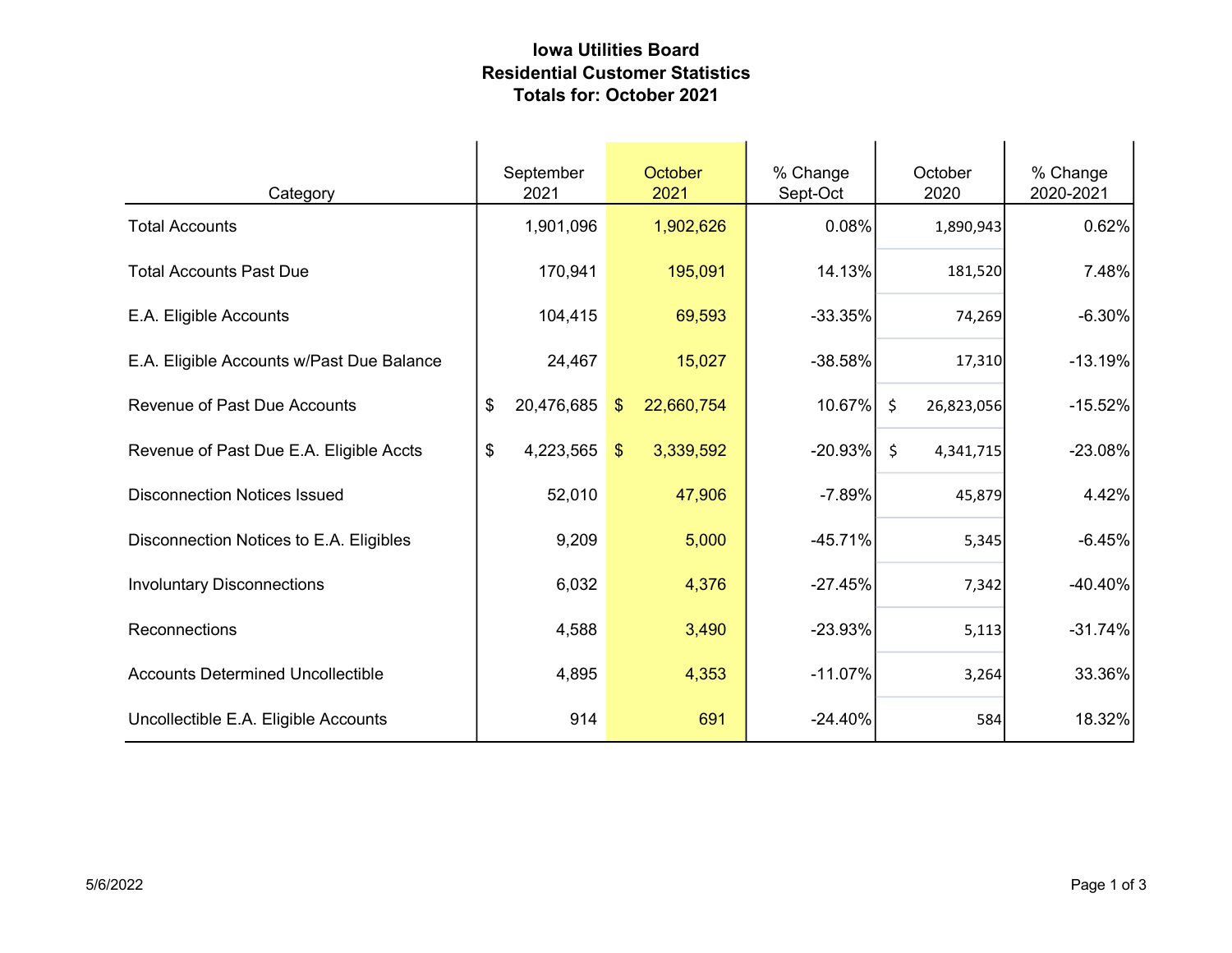## Iowa Utilities Board Residential Customer Statistics Breakdown by Company for: October 2021

|                                           | Linn County REC* | <b>Black Hills Energy</b><br>f/k/a Aquila | <b>Liberty Energy</b><br>f/k/a Atmos |
|-------------------------------------------|------------------|-------------------------------------------|--------------------------------------|
| Category                                  | (Electric Only)  | (Gas Only)                                | (Gas Only)                           |
| <b>Total Accounts</b>                     |                  | 143,250                                   | 3,548                                |
| <b>Total Accounts Past Due</b>            |                  | 10,511                                    | 283                                  |
| E.A. Eligible Accounts                    |                  | 5,998                                     | 157                                  |
| E.A. Eligible Accounts w/Past Due Balance |                  | 1,008                                     | 13                                   |
| <b>Revenue of Past Due Accounts</b>       |                  | \$<br>732,396                             | \$<br>31,921                         |
| Revenue of Past Due E.A. Eligible Accts   |                  | 90,379<br>\$                              | \$<br>1,862                          |
| <b>Disconnection Notices Issued</b>       |                  | 1,984                                     | 24                                   |
| Disconnection Notices to E.A. Eligibles   |                  | 214                                       | 7                                    |
| <b>Involuntary Disconnections</b>         |                  | 284                                       | 17                                   |
| Reconnections                             |                  | 62                                        |                                      |
| <b>Accounts Determined Uncollectible</b>  |                  | 381                                       | 14                                   |
| Uncollectible E.A. Eligible Accounts      |                  | 0                                         | 10                                   |

\* Effective July 1, 2018, Linn County REC is no longer required to file this report.